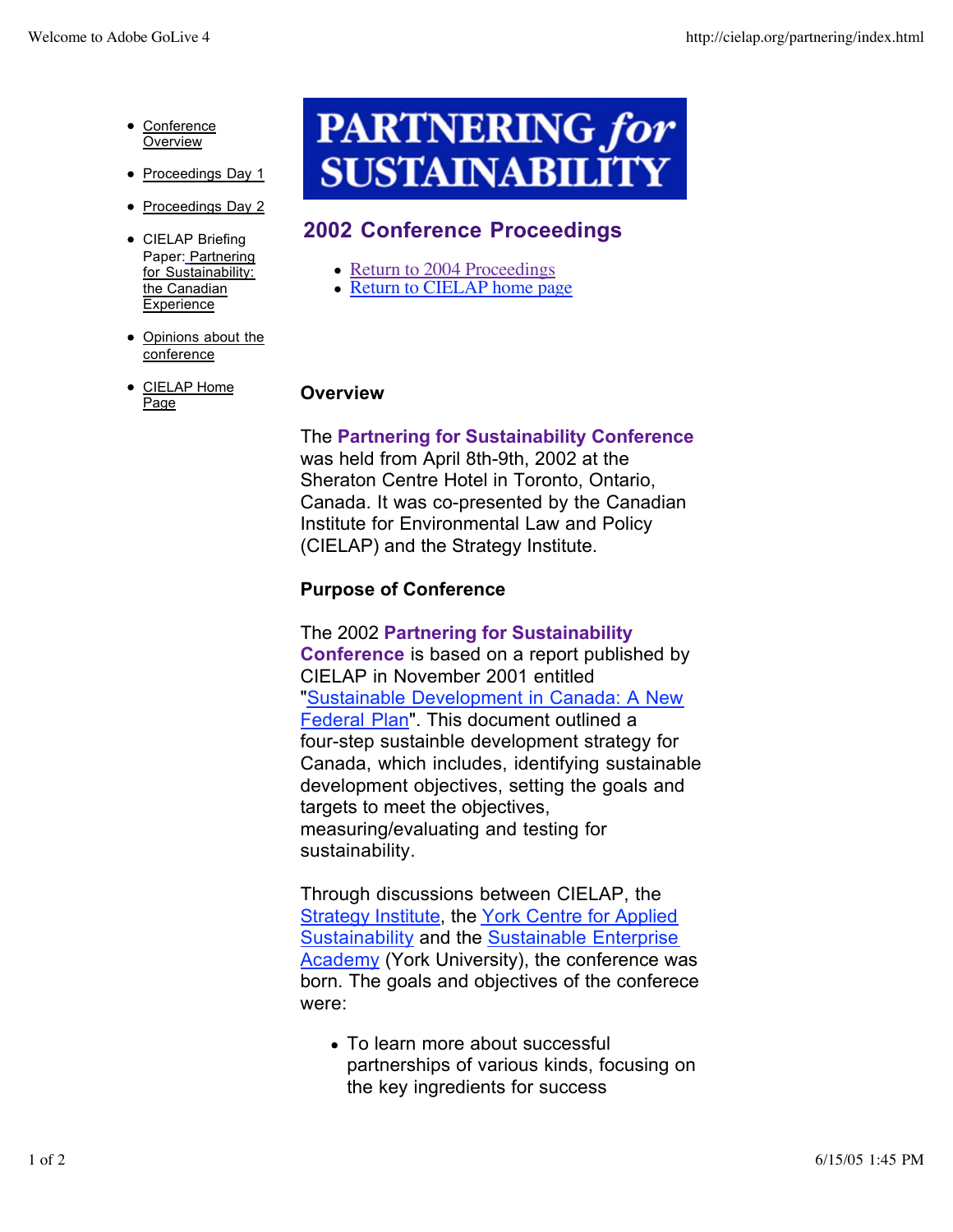

# **PARTNERING for SUSTAINABILITY**

### **Conference Proceedings - Day One**

#### **Welcome Message and Opening Remarks**

- Anne Mitchell (CIELAP)
- Anthony Watanabe (Strategy Institute)
- David Bell (York Centre for Applied Sustainability)

#### **Day 1 Speakers**

*Keynote Speaker*: Karen Redman (Parliamentary Secretary to Hon. David Anderson)

*Panel on Partnership*

- Lucien Bradet (Industry Canada)
- Jennifer Hooper (Dupont Canada)
- Paul Griss (New Directions Group)
- Elizabeth May (Sierra Club of Canada)

*Other Sustainability Views*

• Michael Keating (Sustainability Reporting Program)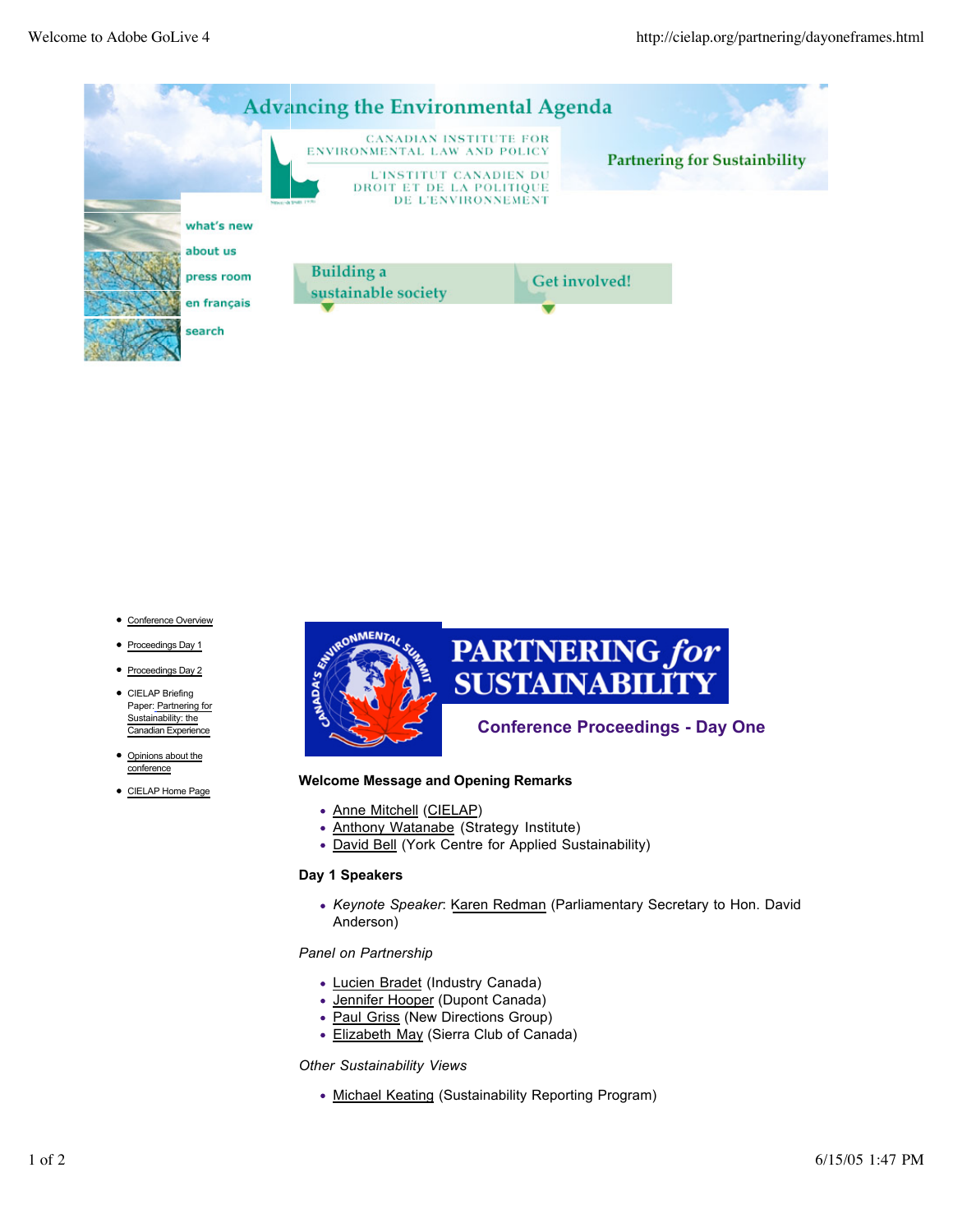

# **PARTNERING for SUSTAINABILITY**

### **Conference Proceedings - Day Two**

#### **Day 2 Speakers**

*Keynote Speaker*:

- Elizabeth Dowdeswell (UNEP)
- Heather Creech (IISD)

*Measuring Up — Tracking Our Progress Towards Sustainability*

- David J. McGuinty (NRTEE)
- George Greene (Stratos Inc.)
- Dr. Ronald Colman (GPI Atlantic)

Luncheon Speaker

Claude Andre Lachance (Dow Chemical)

*CASA - Lessons to Learn from a Western Success Story*

• Donna Tingley (CASA)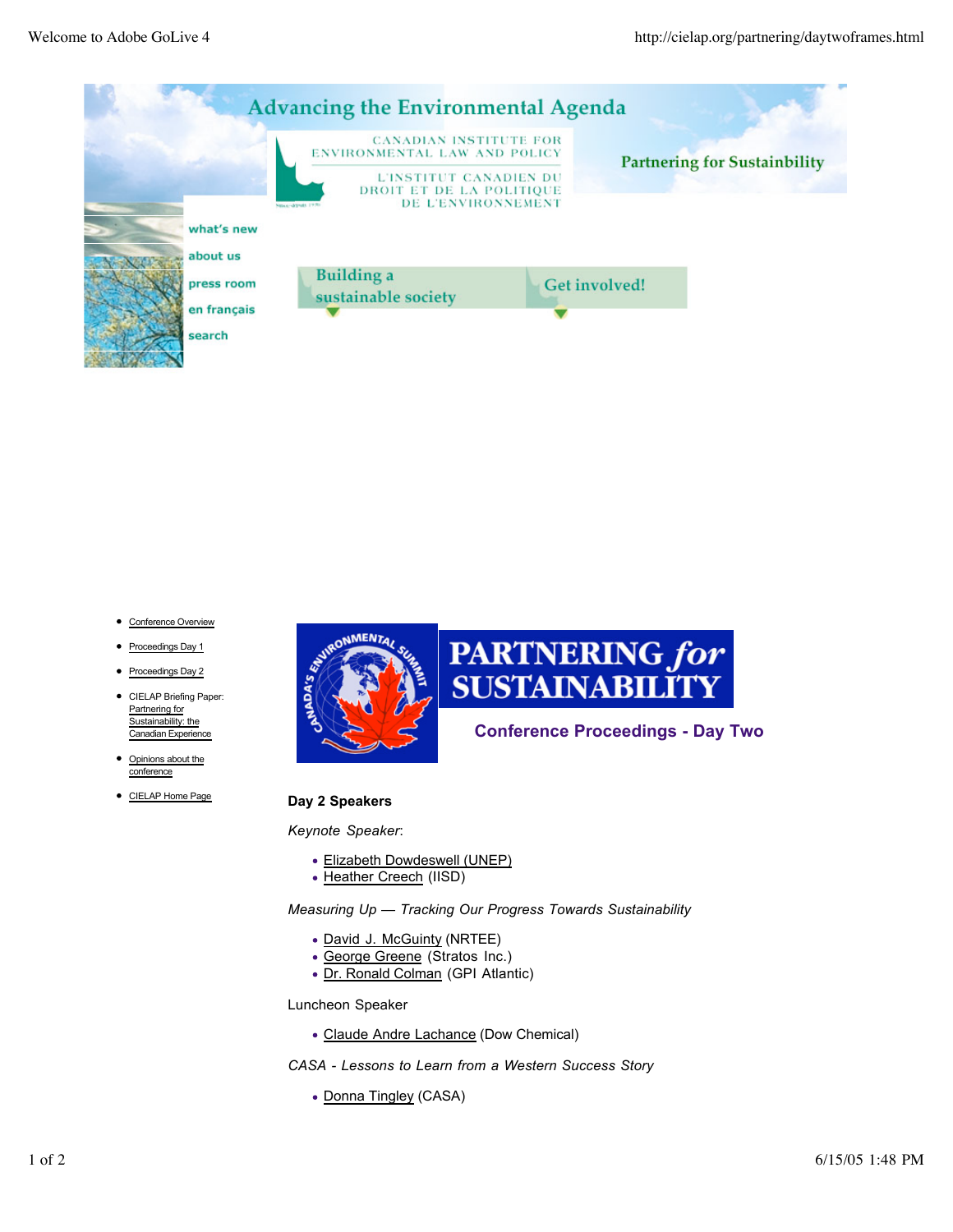**Partnering for Sustainability: the Canadian Experience Paper for Submission to Industry Canada**

**Prepared by: Canadian Institute for Environmental Law and Policy (CIELAP) May 14th, 2002**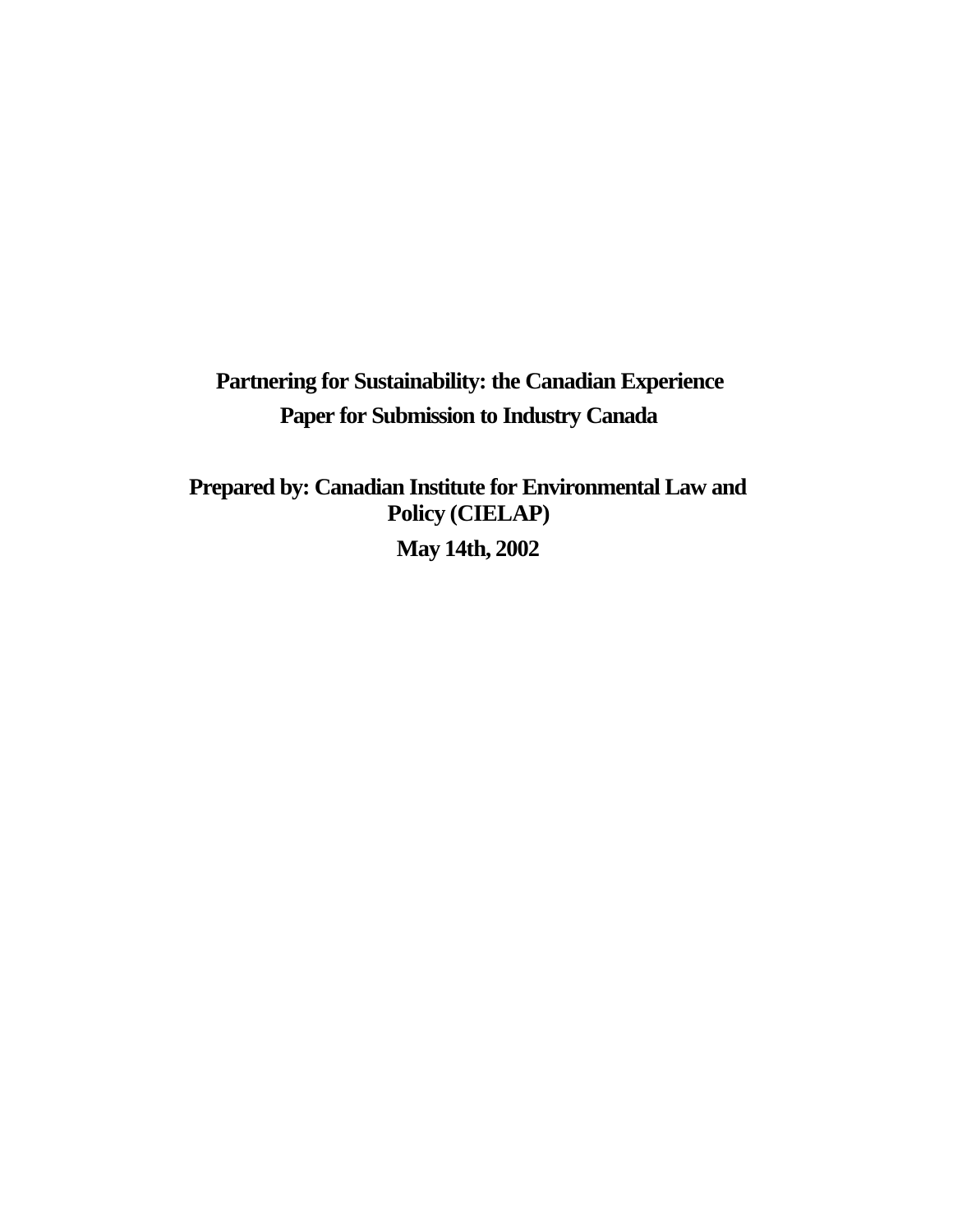# **TABLE OF CONTENTS**

| 5. International Institute for Sustainable Development (IISD) Knowledge |  |
|-------------------------------------------------------------------------|--|
|                                                                         |  |
|                                                                         |  |
|                                                                         |  |
|                                                                         |  |
|                                                                         |  |
|                                                                         |  |
| IV. Lessons into Action: Stages of Partnering for Sustainability  15    |  |
|                                                                         |  |
|                                                                         |  |
|                                                                         |  |

# **LIST OF TABLES**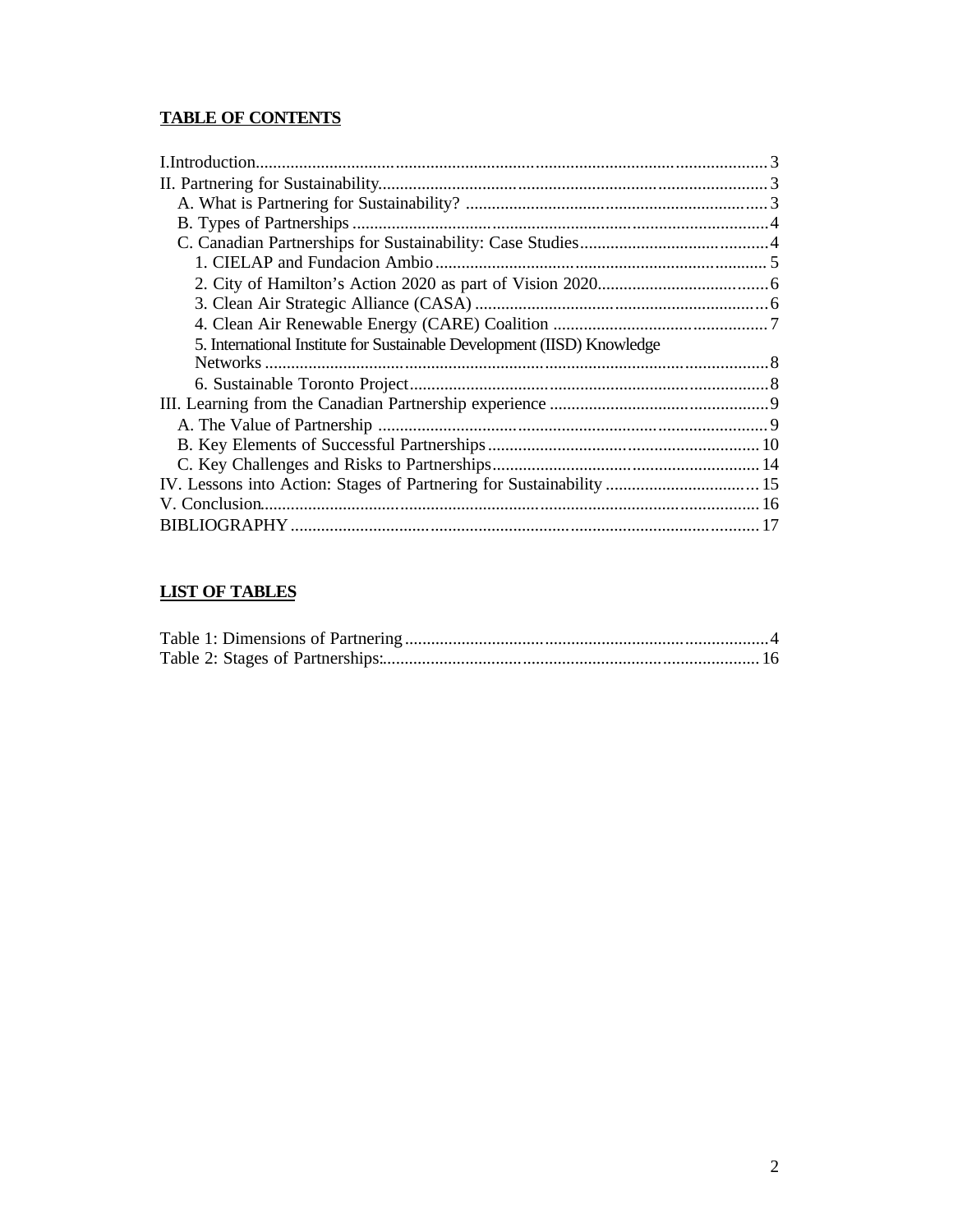#### **I.INTRODUCTION**

Canada has defined sustainable development as:

"development that meets the needs of the present without compromising the ability of future generations to meet their own needs."<sup>1</sup>

Achieving sustainable development requires that social equity and environmental quality be integrated with economic development in all aspects of decision-making, at all scales, and across the three sectors of business, government, and civil society<sup>2</sup>. Realising these goals requires the use of new and innovative tools for achieving sustainability that enable decision-making that is participatory, consensus-oriented, accountable, transparent, responsive, effective and efficient, equitable and inclusive. Partnerships are being increasingly recognised as a one of these tools that can help achieve sustainable development.

Canada has developed a considerable number of partnerships that work towards the goals of sustainable development. A conference entitled *Partnering for Sustainability* was held in Toronto in April  $2002^3$ . It presented and discussed a number of these partnerships. By showcasing a wide array of successful collaborative projects involving government, industry and non-governmental organisations (NGOs), the conference aimed to provide practical and tangible examples of partnerships, in order to facilitate dialogue and generate take-away solutions to lead the way to identifying and brokering partnerships for sustainable development.

Drawing on the conference case-studies, this paper outlines the conclusions that can be drawn from the Canadian experience about the value of partnership, the characteristics of successful partnerships, and the major challenges and risks facing partnerships for sustainability. On the basis of these conclusions, a checklist of important points to help guide the success of future partnering initiatives is presented.

While Canadian successes demonstrate that partnering for sustainability has potential, partnerships are not a panacea, and may not even be the appropriate mechanism to address a particular problem. However, they can be useful in resolving sustainability issues. Additionally, Canadian experience demonstrates that partnerships must be designed to supplement, not replace, regulation.

#### **II. PARTNERING FOR SUSTAINABILITY**

#### **A. What is Partnering for Sustainability?**

Partnerships for sustainability bring together two or more parties, often across sectors, to share resources in order to achieve a common goal that has social, environmental,

 1 1995 Amendments to the Auditor General Act

<sup>&</sup>lt;sup>2</sup> CIELAP (2001), Sustainable Development in Canada: A New Federal Plan

 $3$  The Partnering for Sustainability conference, held April 8-9<sup>th</sup> 2002, was organized jointly by the

Strategy Institute and the Canadian Institute for Environmental Law and Policy (CIELAP).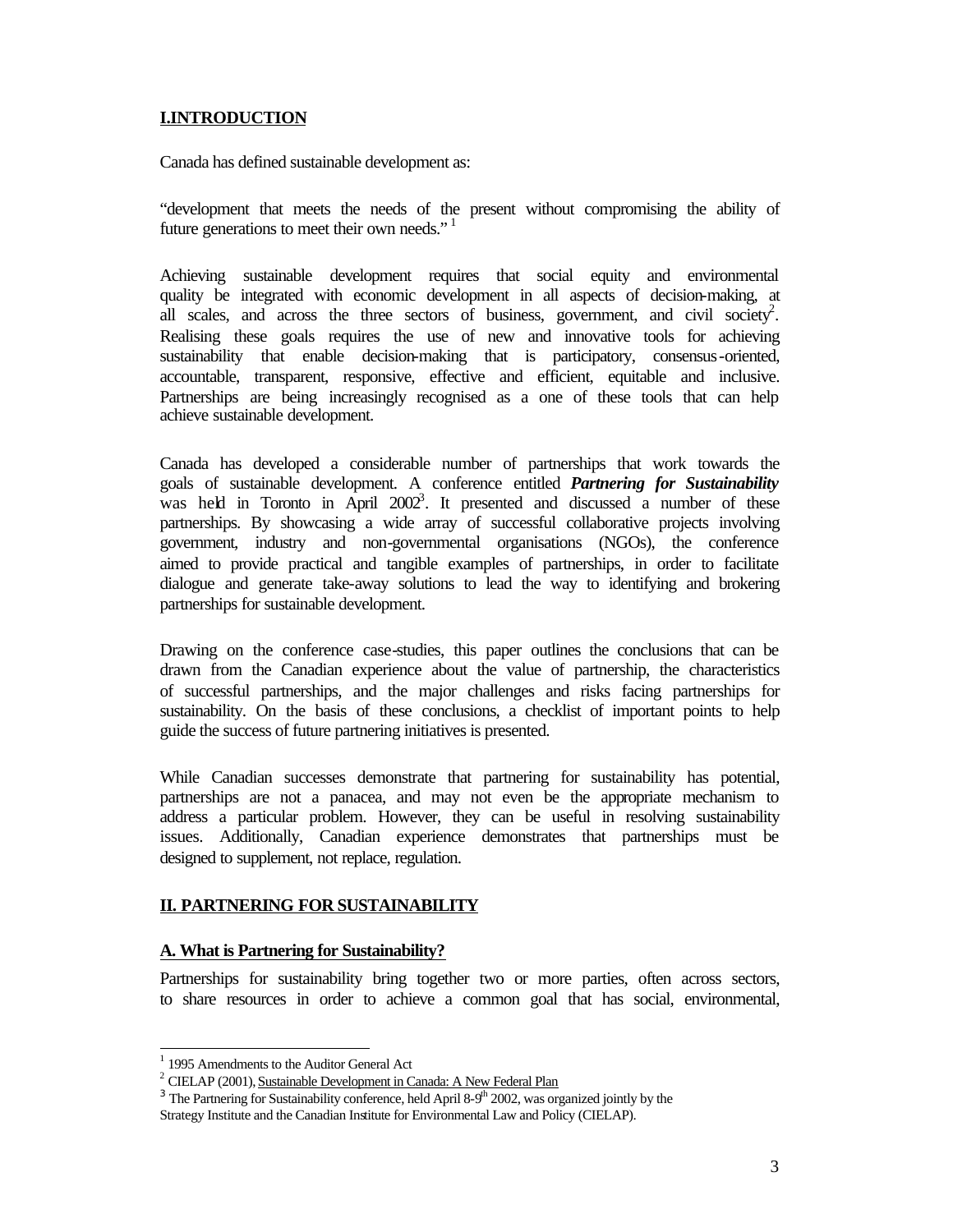and economic benefits and which would have been more difficult to achieve had the partnership not been undertaken.

#### **B. Types of Partnerships**

'Partnership' is an umbrella term for many initiatives with varying form and function. Indeed, many types of partnership are described in the case-studies. To better understand the range of partnerships that exist, it is useful to examine them in terms of key factors that shape them. A useful framework for categorising partnerships examines the degree of difference in partnership vision and the nature of the task to be undertaken<sup>4</sup>. The first affects the amount of effort required to build and maintain a relationship, and the second influences the kind of organisation required by the partnership.

|                                        | <b>Low Partner Diversity</b>                                                                                                                                | <b>High Partner Diversity</b>                                                                                                                   |
|----------------------------------------|-------------------------------------------------------------------------------------------------------------------------------------------------------------|-------------------------------------------------------------------------------------------------------------------------------------------------|
| <b>Low Task</b><br><b>Specificity</b>  | Vision: Agreement on general<br>problems relevant to similar<br>partners<br>Organisations: Enabling of loose<br>coordination among similar<br>organisations | Vision: Agreement on general<br>problems to diverse partners<br>Organisations: Enabling of loose<br>coordination among diverse<br>organisations |
|                                        | Example: Ideological networks                                                                                                                               | Example: social movements,<br>geographically based networks                                                                                     |
|                                        | Vision: Agreement on specific<br>problems and actions needed by<br>similar partners                                                                         | Vision: Agreement on specific<br>problems and actions needed by<br>diverse partners                                                             |
| <b>High Task</b><br><b>Specificity</b> | Organisation: Enabling task<br>coordination and resource<br>allocation among similar<br>organisations                                                       | Organisation: Enabling task<br>coordination and resource<br>allocation among diverse<br>organisations                                           |
|                                        | Example: Alliances, joint ventures<br>e.g. business partnerships                                                                                            | Example: Coalitions, multi-<br>stakeholder partnerships                                                                                         |

Table 1: Dimensions of Partnering<sup>5</sup>

#### **C. Canadian Partnerships for Sustainability: Case Studies**

Six partnerships presented at the *Partnering for Sustainability* conference are used in this discussion to illustrate the value of partnership, elements of successful partnerships and the challenges and risks in partnering. An overview of these case-studies is provided here, outlining the partners involved, the goals of the partnership, the source of funding, the scope of the partnership, the structure of management, communication and accountability, the system for evaluating success, and the achievements of the

 $4Brown, L.D.$  (1991), Bridging Organizations and Sustainable Development, Human Relations. Vol. 44, No. 8: pp. 807-831

<sup>5</sup> Adapted from Brown, L.D., *ibid.*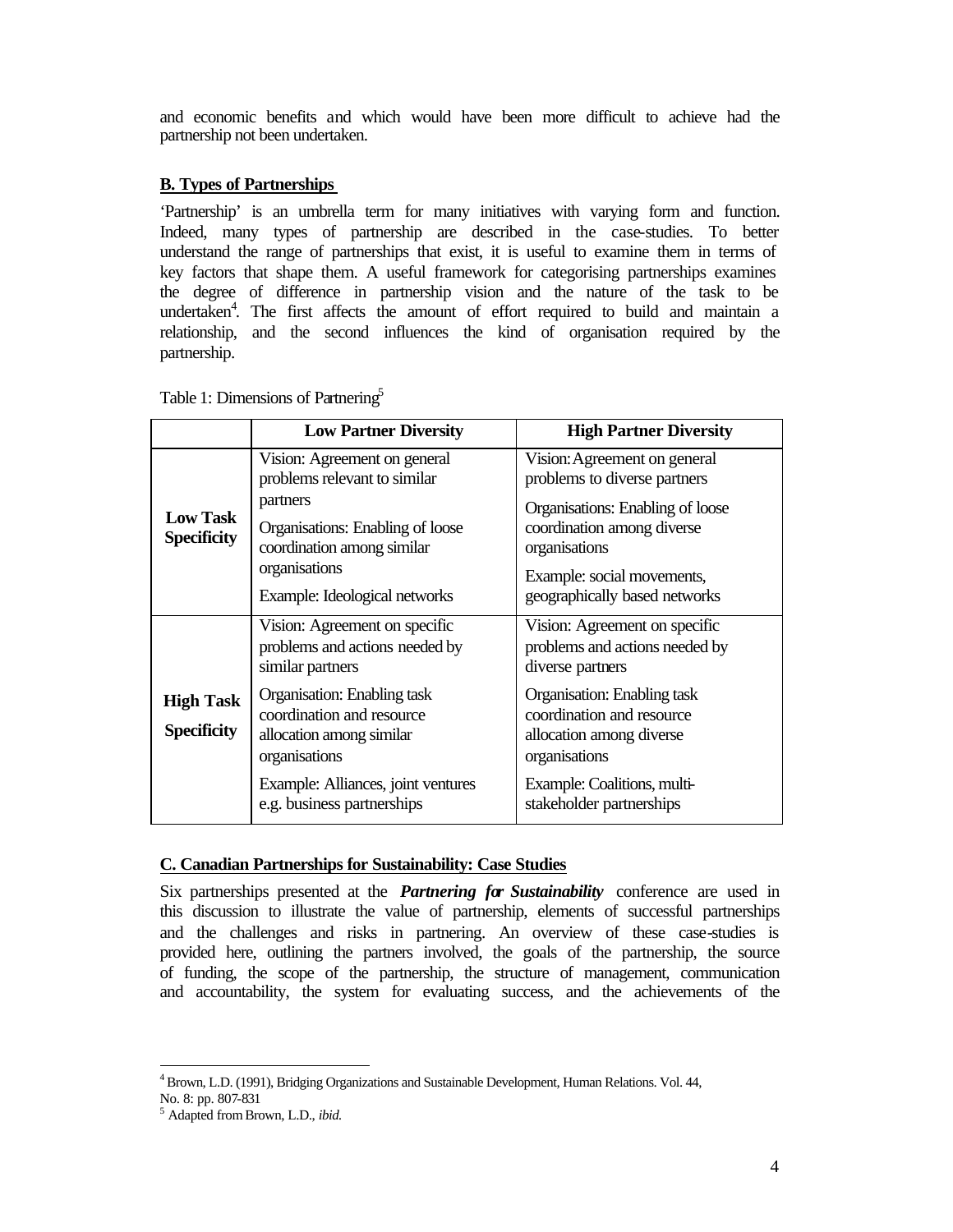partnerships<sup>6</sup>. More detailed information of the case studies is available in the proceedings from the *Partnering for Sustainability* conference<sup>7</sup>.

#### **1. CIELAP and Fundacion Ambio**

Partners: The Canadian Institute for Environmental Law and Policy (CIELAP) is a Canadian based Environmental NGO (ENGO) with the mission "to provide leadership in the research and development of environmental law and policy that promotes the public interest and the principles of sustainability."<sup>8</sup>. Fundacion Ambio is a Costa Rican based ENGO committed to improving policy and its use for protection and justice around environmental issues.

Goals: To conduct research and make policy recommendations concerning environmental issues and to help individuals and community groups know what environmental laws and policies are in place and how to use these laws and processes to address environmental problems.

Scope: The partnership works to achieve its goals in the Americas in general, focusing its efforts in Central America, Canada, and Costa Rica.

Source of Funding: The majority comes from the Canadian International Development Agency (CIDA) in the form of international partnership grants.

Operation and Communication: The partnership is non-hierarchically structured and decisions are made by consensus. There is no explicit method set out for communication, but members have been satisfied so far that communications have proceeded openly. All projects undertaken so far by the partnership have been required to meet goals and expectations agreed to with CIDA in a binding contract. Therefore, the partnership has been accountable to CIDA. Additionally, both organizations are accountable to each other and are subject to their own internal accountability standards.

Evaluation: The partnership is subject to CIDA's system of results based management. This system sets out large-scale objectives, and then executes projects to achieve those objectives. After projects are completed they are evaluated in terms of their own success, and in terms of their success in meeting the objectives.

Achievements:

- Developed a draft regulation on municipal waste management for the Ministry of Health in Costa Rica
- Initiated a program to deal with plastic recycling in the Costa Rican banana industry
- Developed a model law for biotechnology regulation which is being considered by Codex Alimentarius and the Costa Rican government
- Conducted workshops and distributed information on free trade, organic agriculture, biodiversity, biotechnology, and more. Produced joint and independent publications concerning topics such as waste, recycling, biotechnology, and more.
- Won an international partnering award through CIDA

<sup>6</sup> All information for the case studies comes from presentations made at the *Partnering for Sustainability*  conference and relevant websites

<sup>7</sup> To be published online by CIELAP, June 2001. See CIELAP website: www.cielap.org

<sup>8</sup> CIELAP. About CIELAP. http://www.cielap.org/infocent/about/mission.html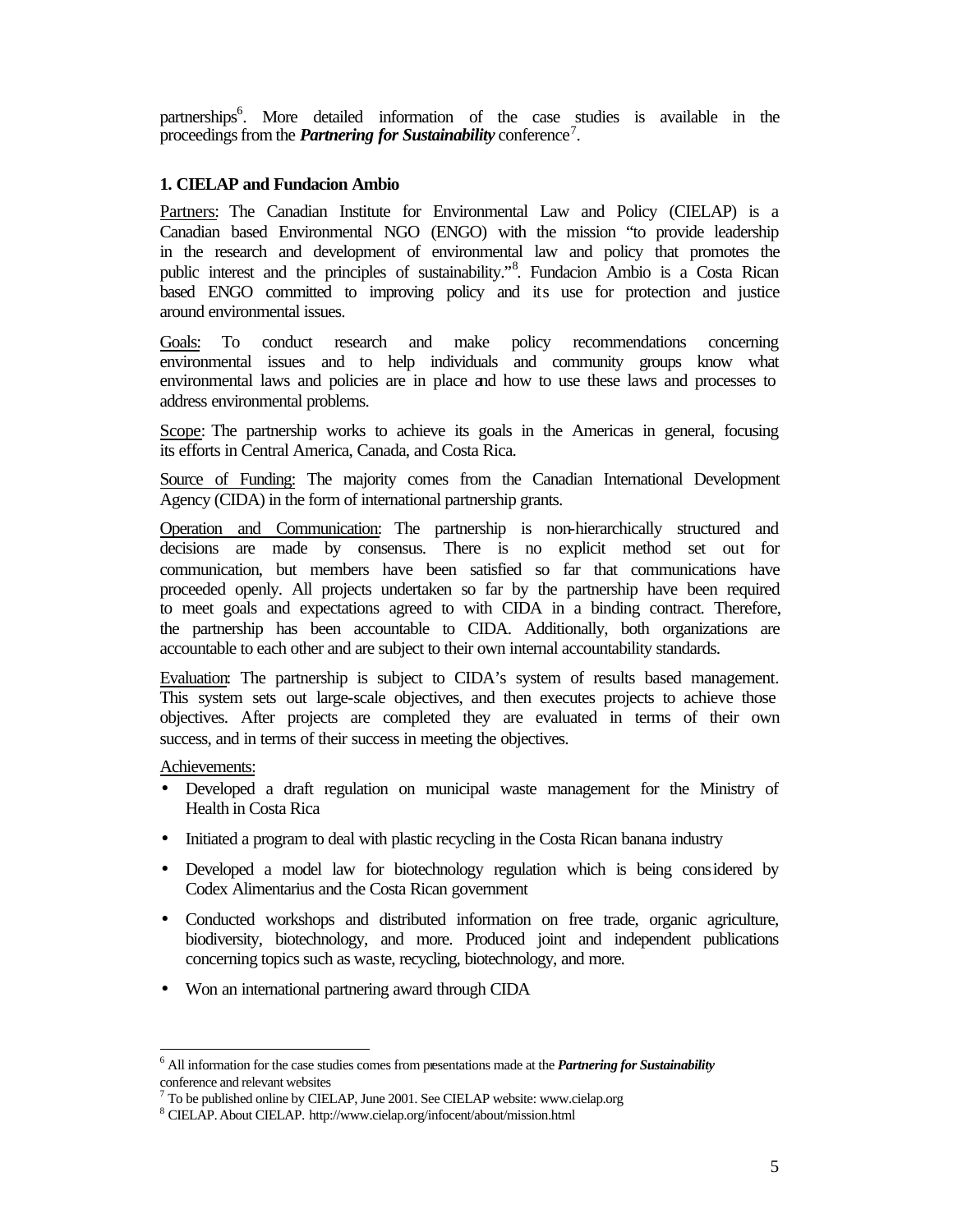#### **2. City of Hamilton's Action 2020 as part of Vision 2020**

Partners: Hamilton is located in the southwestern area of the Province of Ontario, Canada, 80 km SW of Toronto. A City of almost 500,000 people, it has been Canada's manufacturing centre and it has faced considerable economic, social and environmental pressures.

Goals: In 1989 senior management at the Regional Municipality determined that sustainable development would provide a sound framework for developing policies and making budget decisions in Hamilton. As a result, Vision 2020 was developed. Vision 2020 articulates a vision of how the city of Hamilton would be in the year 2020 if all actions and decisions were based upon the principles of sustainable development. Action 2020 takes the image created by Vision 2020 and attempts to make it into a reality by obtaining input on the indicators currently used to evaluate the progress of Vision 2020. It does this by empowering citizens, specifically by supporting community groups, to share the responsibilities and tasks involved in implementing Vision 2020.

Funding: Action 2020 is funded and supported by the City of Hamilton

Operation and Communication: Operated by community organisations, Action 2020 has established Indicator Task Forces to evaluate indicator results in theme areas**,** develop an action plan to improve the trend in one theme area, and to commit to implementing the action plan over the next 12-24 months**.** The results are published in a report providing feedback to Council and Staff for municipal management decisions.

Achievements: Action 2020's process to obtain community input and action on the Indicator results is considered a success. Positive outcomes are that the City now has access to the community input for policy decision-making, and citizens are taking action and ownership for implementation, thus aiding the city's transit to sustainability..

#### **3. Clean Air Strategic Alliance (CASA)**

Partners: Governmental Agencies and Bodies: Alberta Environment, Alberta Health and Wellness, Alberta Energy, Environment Canada, and Local Government

Business Associations or Bodies: Agricultural Producers, Alternate Energy, Petroleum Products, Chemical Manufacturers, Forestry, Consumers Transportation, Canadian Association of Petroleum Producers, Mining, Small Explorers and Producers Association of Canada (SEPAC), and Utilities

Non-Governmental Organizations: Health organizations such as Alberta Lung Association, Pollution organizations such as Pembina, and Toxics Watch Society, Wilderness organizations such as Sierra Club, and Prairie Acid Rain Coalition

Goals: To achieve a world in which the air is odourless, tasteless, looks clear and has no measurable short- or long-term adverse effects on people, animals or the environment. This is achieved through a stakeholder partnership that has been given shared responsibility by its members, including the Alberta Government, for strategic air quality planning, organizing, and coordinating resources, and evaluation of results in Alberta through a collaborative process.

Scope: CASA focuses its work in Alberta, but is not limited to this, and does contribute to achieving its vision beyond the province.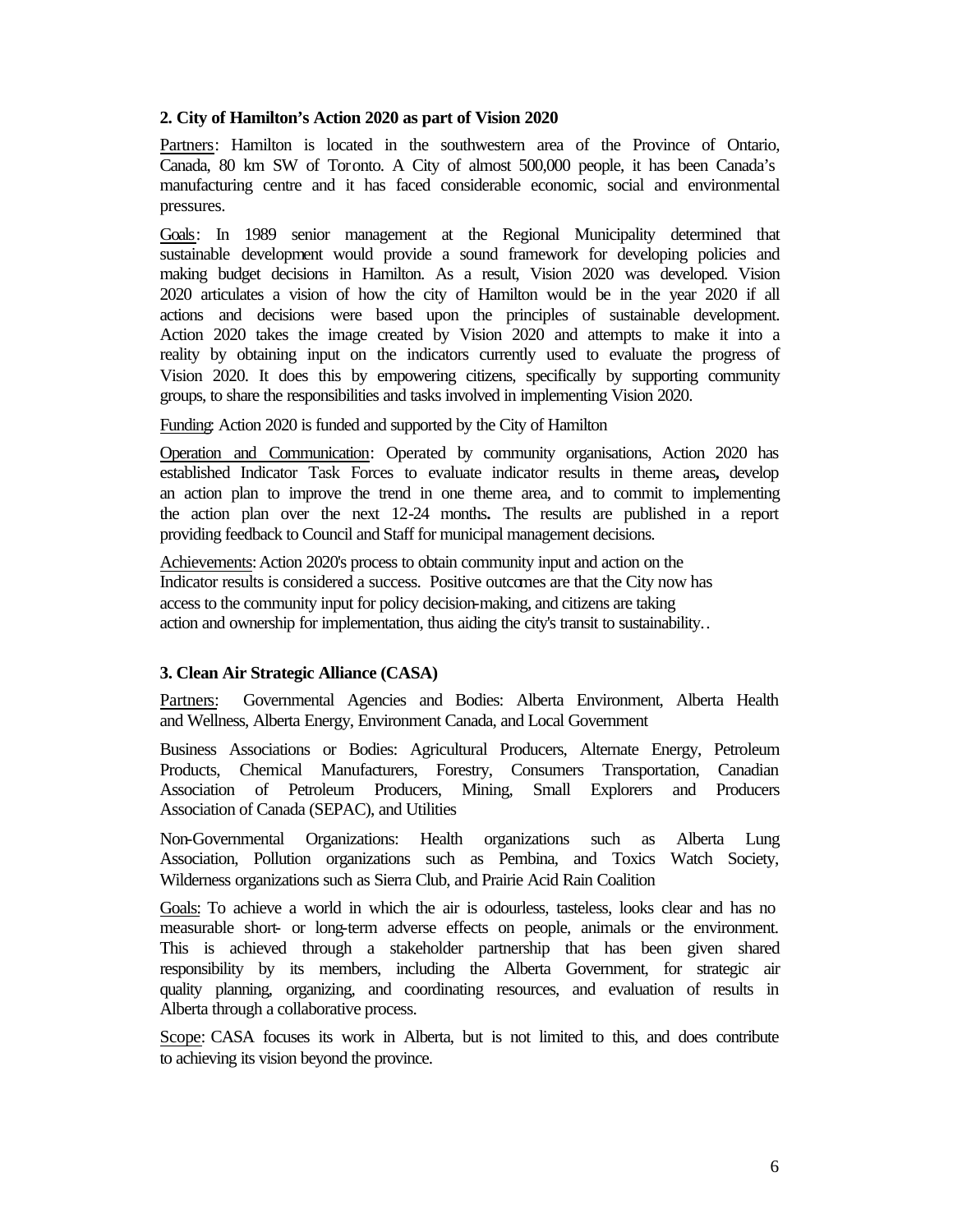Source of Funding: Members provide funding in the form of cash and in kind contributions. 41% of funding comes from government, 31% from NGOs and 28% from industry.

Operation and Communication: CASA has a board of directors, committees, and project teams. All bodies have full representation from each sector (government, industry, and non-government organizations and use a consensus-based process to make decisions and recommendations. CASA members are accountable to their project teams for contributing to the completion of projects, and project teams are accountable to the membership as a whole for achieving goals.

Decisions are made in four stages. The first screens and scopes, looking at a potential area for improvement, screening it, and clarifying the issues. The second sets priorities and delegates' tasks. The third designs, reviews and approves a plan of action. The fourth implements the plan, and evaluates and reviews the process.

Evaluation: Success is systematically evaluated at the completion of each step of a plan of action, looking at whether or not the plan was successfully implemented, and if it helped to achieve the overall goals of the organization.

Achievements: CASA has a number of projects that it is currently involved in: Acidifying Emissions Management Implementation, Animal Health, Climate Change, Flaring/Venting, Particulate matter and Ozone, Pollution Prevention/Continuous Improvement, Vehicle Emissions, Breathe Easy, Symposium on Air Quality and Health, and the CASA Data Warehouse. Due to the vast number of undertakings of CASA, only a few achievements will be mentioned. The partnership has achieved a 25% provincial reduction in gas flaring, produced many reports and publications, undertaken monitoring of air quality in Alberta, and implemented the ClimateWise program which has informed many citizens about climate change and how to reduce their impact.

#### **4. Clean Air Renewable Energy (CARE) Coalition**

Partners: The Coalition was established by Suncor Energy Inc, an integrated energy company, and The Pembina Institute, an Alberta-based Canadian environmental institute. Partners joined after the founders identified their desired policy changes and then tested proposed changes with prospective partners. Current partners include energy and utilities companies, the Federation of Canadian Municipalities, and ENGOs such as Pollution Probe, Friends of the Earth and Toronto Environmental Alliance.

Goals: To accelerate the development of Canada's renewable energy systems by using a coalition of diverse groups to develop proposals and lobby government to change policy.

Scope: The Coalition comprises organisations from across Canada and it targets its communications and lobbying campaign at the federal government.

Operation and Communication: As the membership formed, the partnership established a set of policy proposals to support the renewable energy industry. The CARE Coalition's work has then focused on developing a communications and lobbying campaign to engage politicians. Action has been taken on a number of fronts, including active dialogue at all levels of federal government and targeted presentations to key government bodies. In order for the communications strategy to be consistent and coordinated, regular communications briefings have been held among members.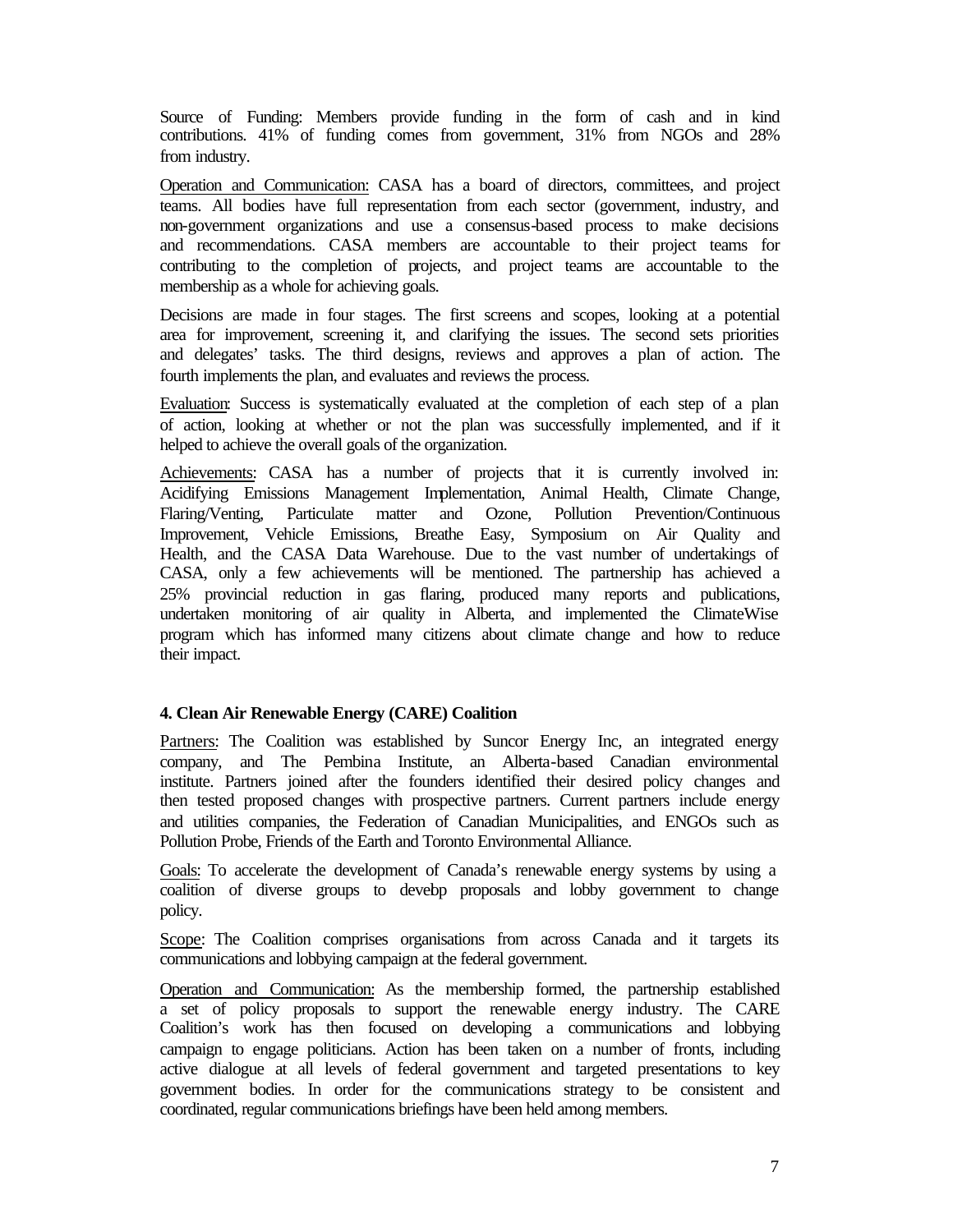Evaluation: CARE Coalition is measuring its success in terms of the policy changes implemented by government.

Achievements: The 2001 Federal Budget including fiscal mechanisms to encourage renewable energy supply. The CARE Coalition had asked for more but it sees this step as encouraging. It would now like to see governments focus on stimulating demand for renewable energy.

#### **5. International Institute for Sustainable Development (IISD) Knowledge Networks**

Partners: The IISD collaborate with other organisations through strategic alliances and networks in attempts to engage decision-makers. It has partnered with expert institutions all over the world, including international agencies and national and international NGOs, to form knowledge networks on trade, climate change and sustainable development.

Goals: Formal knowledge networks are groups of experts working together on common concerns with the goal of strengthening capacities and developing solutions. The common objectives for the knowledge networks are to fill knowledge gaps that inhibit policy development, learn from members across sectors and regions about best practices, and generate recommendations for decision-makers that will fast track innovation for sustainability. The Sustainable Development network has the specific goal of changing policy and practice that will enable societies to live sustainably.

Scope: The IISD is based in Winnipeg in Canada but the partners are from all five continents.

Operation and Communication: The knowledge networks are operated by IISD on the premise that they play a crucial role in bridging the gap between research and action taken by decision-makers. In other words, the networks do not just enhance research to then transfer information to decision-makers. Rather, it is realised that networks must develop the skills to communicate results outside of the network and to engage decision-makers with researchers more directly. Communication is therefore based on building relationships rather than simply information transfer, ensuring that decisionmakers are aware of critical sustainable development issues, are knowledgeable of possible solutions and are motivated to implement change.

#### **6. Sustainable Toronto Project**

Partners: Sustainable Toronto is a consortium between two academic units: the Environmental Studies Program of Innis College, University of Toronto; and the York Centre for Applied Sustainability, York University. The project is also linked with City of Toronto; the Canadian Institute for Environmental Law and Policy (CIELAP); and Foodshare, as well as several other non-profit groups.

Goals: The primary goal is to foster the application of sustainability practices by joint efforts on the part of community and university partners.

Scope: Sustainable Toronto's research and action focuses on Toronto, Ontario, but there are aspects and implications that have a broader Canadian focus. There are currently no private sector partners but the next stage of the project intends to establish projects involving the business community.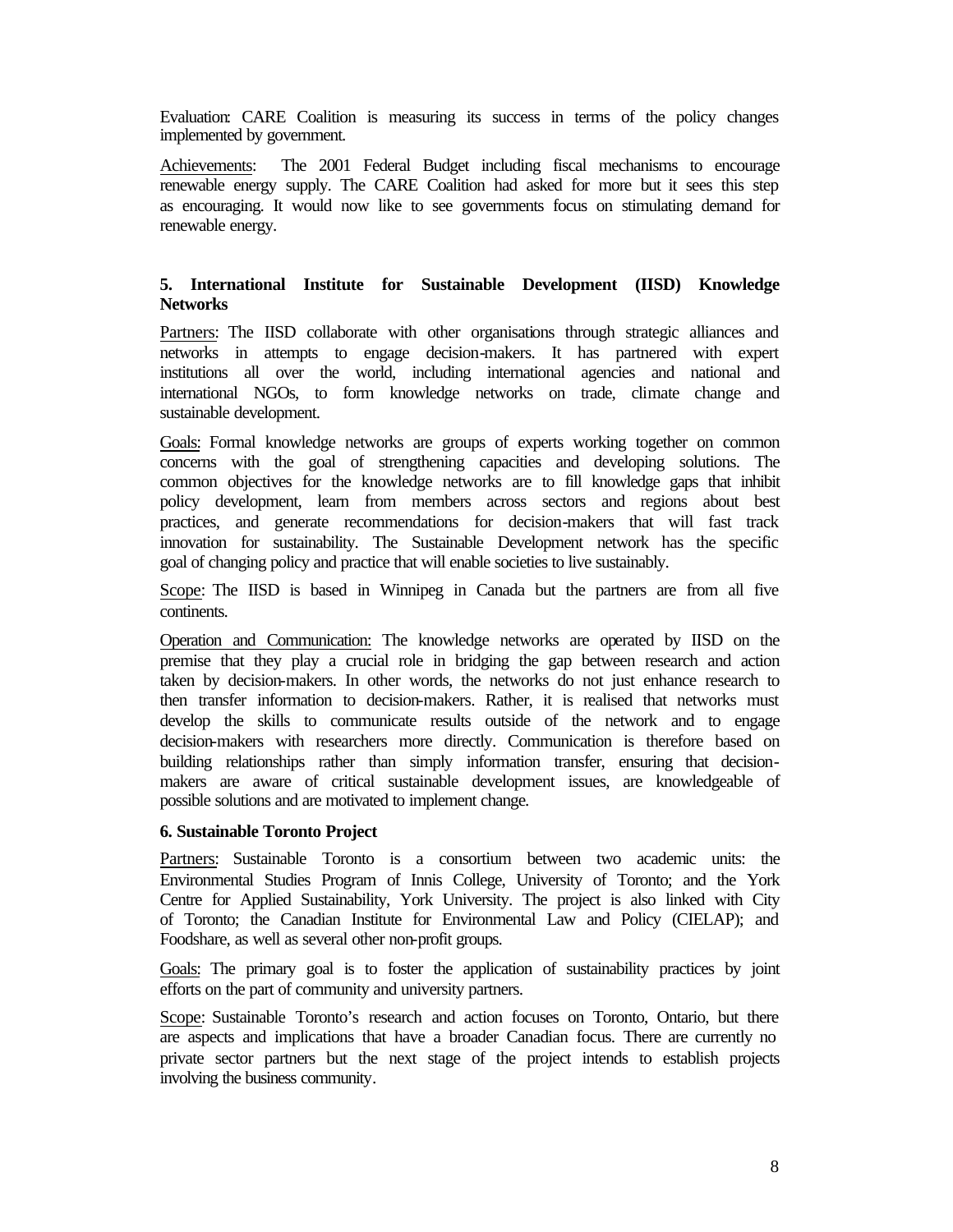Funding: Sustainable Toronto is a Community University Research Alliance (CURA) sponsored by the Social Sciences and Humanities Research Council of Canada (SSHRC)

Operation and Communication: A series of research and action projects are collaboratively designed and carried out by Community Groups and Academic Advisors. Each project hires a Graduate Student and at least one undergraduate student to provide research assistance. The Academic Advisor at the host University assists the Graduate Student and the Community Group with their research project. Annual workshops are held to allow projects to exchange research findings and to foster links between projects and outreach to the greater community is accomplished through a wide range of seminars, presentations, publications, and a website.

Achievements: Sustainable Toronto currently comprises ten projects each project working towards its own set of goals and objectives and many are still in their early stages. It has been an achievement in itself to establish, and coordinate, so many projects with diverse partners and objectives around a central vision of sustainability. Two examples of Sustainable Toronto's projects demonstrate this diversity. Firstly, the NGO Foodshare is directing a project gathering seeds and information from gardeners coming from different ethno-cultural groups in Toronto. The information collected will be used to advocate for more agricultural space in the city, for better access to organic gardening inputs and to encourage food growing. Secondly. A partnership between Citizens' Environment Watch (CEW) and the York Centre for Applied Sustainability (YCAS) combines CEW's work in community-based environmental monitoring with the YCAS Map Reflections project in designing a web-based monitoring and assessment system. The collaborative project is producing an accessible, educative tool for students and citizens to use in housing, analyzing and sharing their environmental monitoring data.

#### **III. LEARNING FROM THE CANADIAN PARTNERSHIP EXPERIENCE**

The following is a discussion of what can be learned from Canadian experiences of partnerships. It will look at the value of partnerships, the key elements of successful partnerships and the challenges and risks in forming partnerships. All conclusions are drawn from the case studies.

#### **A. The Value of Partnership**

Partnerships enable parties with diverse interests, concerns and expertise to collaborate. Such collaboration aids in achieving sustainable development because it requires that decisions be made considering environmental, social and economic concerns in a more holistic manner. The Canadian case-studies demonstrate the value of partnerships are in fostering such collaboration. Partnerships can foster:

**1. Building of understanding, trust and respect between traditional adversaries:** These elements are the building blocks, which will allow parties to work with, rather than against, each other to broaden perspectives and recognise different needs and abilities. A partnership, by focusing on one specific concern to the exclusion of all others, creates a forum within which these qualities can be, and are being, fostered.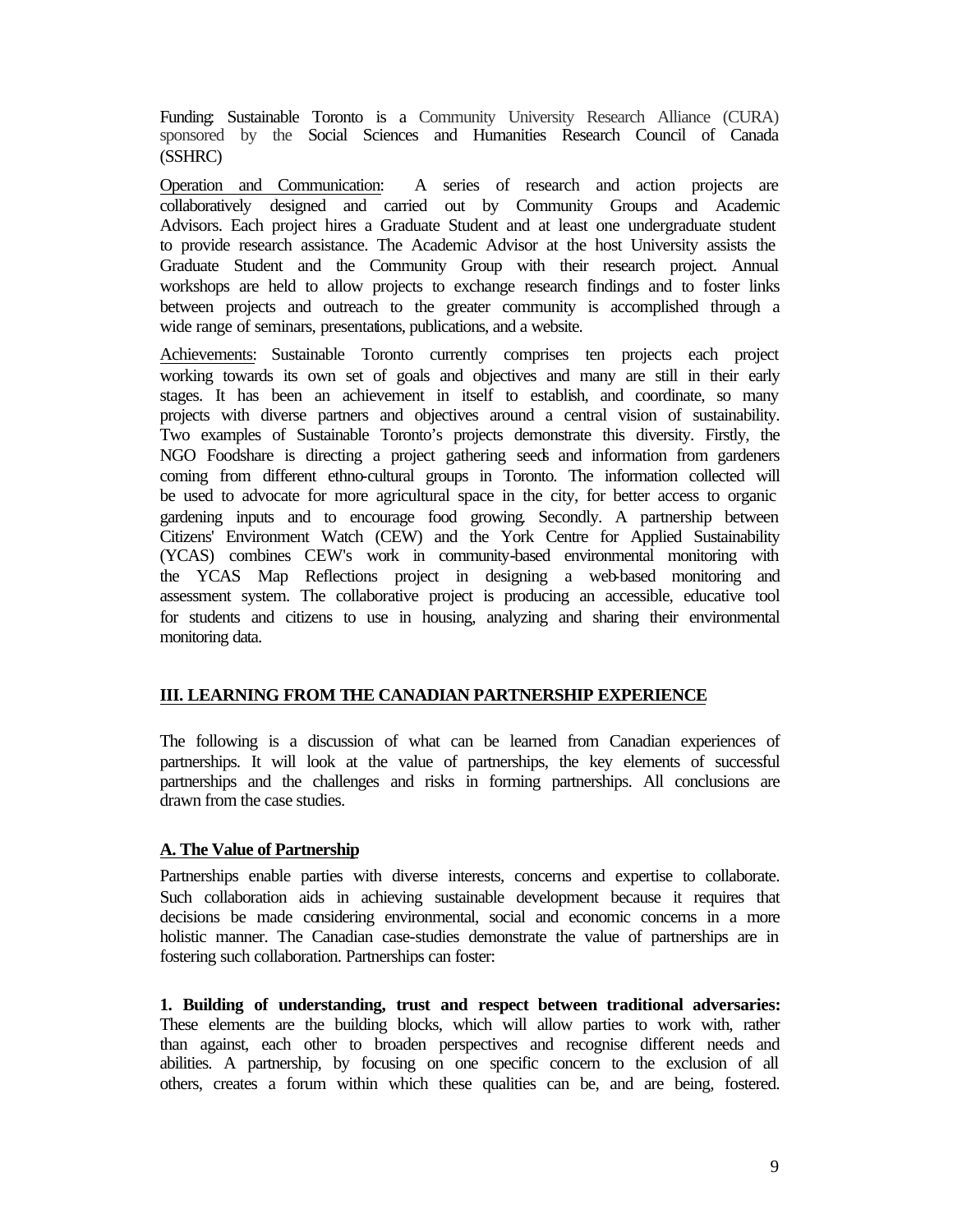Partnerships therefore offer the potential to reduce conflict and minimise what is often unnecessary and uninformed confrontation.

**2. Concentration of relevant expertise:** With all key stakeholders and their relevant expertise at hand, there is considerable potential to better define problems, identify options, and address priorities. Moreover, concentrating cross-sectoral skills and resources in a partnership enables aspects of decision-making to be addressed in a more integrated, multidisciplinary and comprehensive way. This is the approach required to even start achieving the goals of sustainable development. Concentrating expertise is not only valuable for achieving common goals, but also mutually benefits partners by creating value for them and building their capacities. The dynamics of this process varies considerably across diverse partnerships. For example, the Sustainable Toronto project fosters mutual learning and horizontal collaboration between community organisations and the academic community, while the CARE Coalition enables industry to learn from non-governmental organisations, and vice-versa.

**3. Facilitation of shared decision-making:** Translating collaborative ideas into effective action requires that parties come to some level of agreement on decisions. In other words, decision-making really needs to be based on consensus, a difficult task given the diverse interests, concerns and priorities of different parties and the traditionally adversarial stances that they have taken towards one another. Experience in Canada is demonstrating how partnerships have been fertile ground for developing consensus-based decision-making. For example, CASA has placed a key emphasis on the value of consensus based decision-making for sustainable development, framing the approach as 'a process in which all those who have a stake in the outcome aim to reach agreement on actions and outcomes that resolve or advance issues related to environmental, social and economic sustainability.

**4. Capture of a wide range of interests**: While successful partnerships are based on different partner working towards a common goal, each partner's stance reflects its own interests meaning that issues or problems are articulated from a range of perspectives rather than just one. The result is that a broad base of political, institutional and individual support can be achieved, or at least striven for. The CARE Coalition has recognised that capturing a wide range of political interests is crucial if it is to gain widespread support for its renewable energy policy proposals. As a result, the Coalition has targeted politicians using 'triple bottom line advocacy that appeals to economic, environmental and social interests'.

#### **B. Key Elements of Successful Partnerships**

While partnerships are diverse in their form and function, there are key attributes common to partnerships that enjoy success. The Canadian case-studies presented here demonstrate these characteristics:

1. They are based on a clearly established vision mission and goal: Partners often enter into the partnership in order to gain different benefits for themselves. These different goals can get in the way of partners functioning effectively together and can lead to conflict. Partnering, therefore, requires that parties recognise, acknowledge and respect their differences, but then focus on common interests. A solid basis of 'joint commitment' is critical because it enables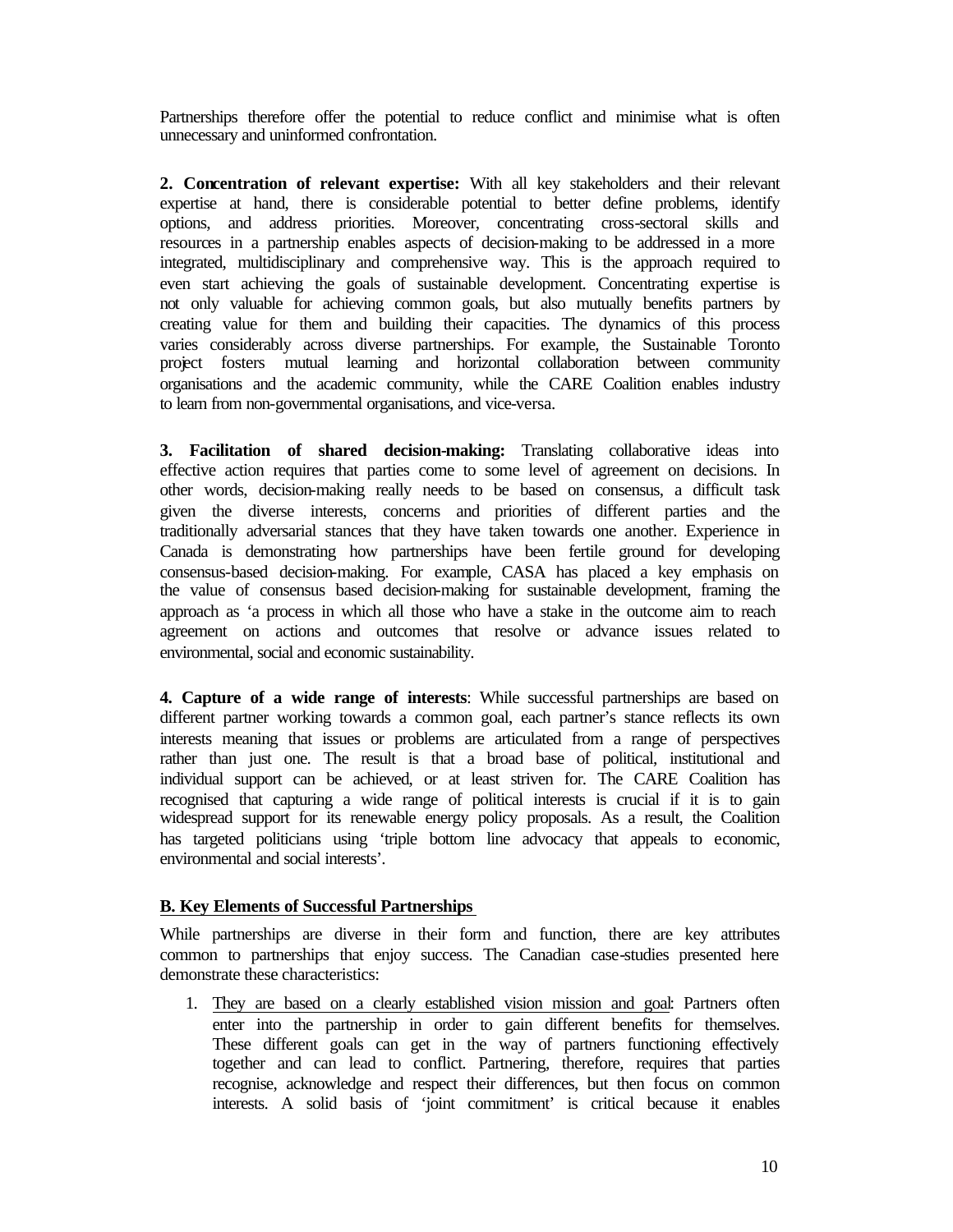parties with different priorities to work together on achieving a common goal. The way to create and maintain this focus is to establish a clear vision mission and goals, shared by the partners, and forming the foundation of the partnership.

The City of Hamilton's Vision 2020 has demonstrated that joint commitment between the public, the government and other stakeholders fosters resiliency which enables adaptability, a critical component of success. Integral to establishing a strong vision, mission and goals from the outset is strong leadership. The case-studies demonstrate there have been particular individuals, or group of individuals, who championed projects and goals with a sense of vision and with necessary enthusiasm and energy.

2. There is a clear benefit for each partner: Individual partners must have a motivation for committing time and resources to a partnership. As partnerships are voluntarily entered into, this motivation cannot be in the form of a punishment for not joining, but must be in the form of a clear benefit as a result of joining. This benefit can come in many forms, and will vary based upon the nature of the partnership and upon each individual partner. Benefits are often articulated in terms of potential direct financial gains. This may be via savings or new financial opportunity. The chance to improve compliance with regulation and to improve regulatory certainty is also an increasingly attractive potential benefit of partnerships for industry.

The potential to create joint value that is not just financial is being articulated by numerous partnerships, especially those that operate primarily outside the private sector. For example, the IISD Knowledge Networks enable 'experts' to acquire and strengthen skills for research, collaboration and engagement with decision-makers.

- 3. Each partner has something to contribute It is crucial that partners, no matter what their resource base, are equal in terms of being able to contribute and participate to the same degree in the partnership. It is not necessarily realistic to assume that partners are, or ever will be, equal in terms of power but it is also not necessary that they are equal to ensure the partnership is a success. What is important is to create circumstances that enable participants to recognise the resources each partner has available, to speak and listen to each other freely, and to challenge decisions that contradict their interests<sup>9</sup>. Roles and responsibilities most applicable and manageable for each of the partners can then be identified to enable the partnership to function in an equitable manner.
- 4. Adequate time and resources are committed to achieving the goals of the partnership: There are two aspects to this element of partnerships. The first is that it is necessary that there be some commitment of time and resources in order to establish partnerships and run them. These resources will vary greatly depending upon the goals of the partnership and may include financial resources, intellectual resources, political resources, etc. The second aspect to this element of partnerships is that all partners must commit to contributing some level of time and/or resources to the partnership. The level that is to be

 $\overline{a}$ 

<sup>9</sup> Waddell, S. & Brown, L.D. (1997), Fostering Intersectoral Partnership: A Guide to Promoting Cooperation Among Government, Business, and Civil Society Actors, Institute for Development Research Reports, Vol. 13., No. 3. Institute for Development Research.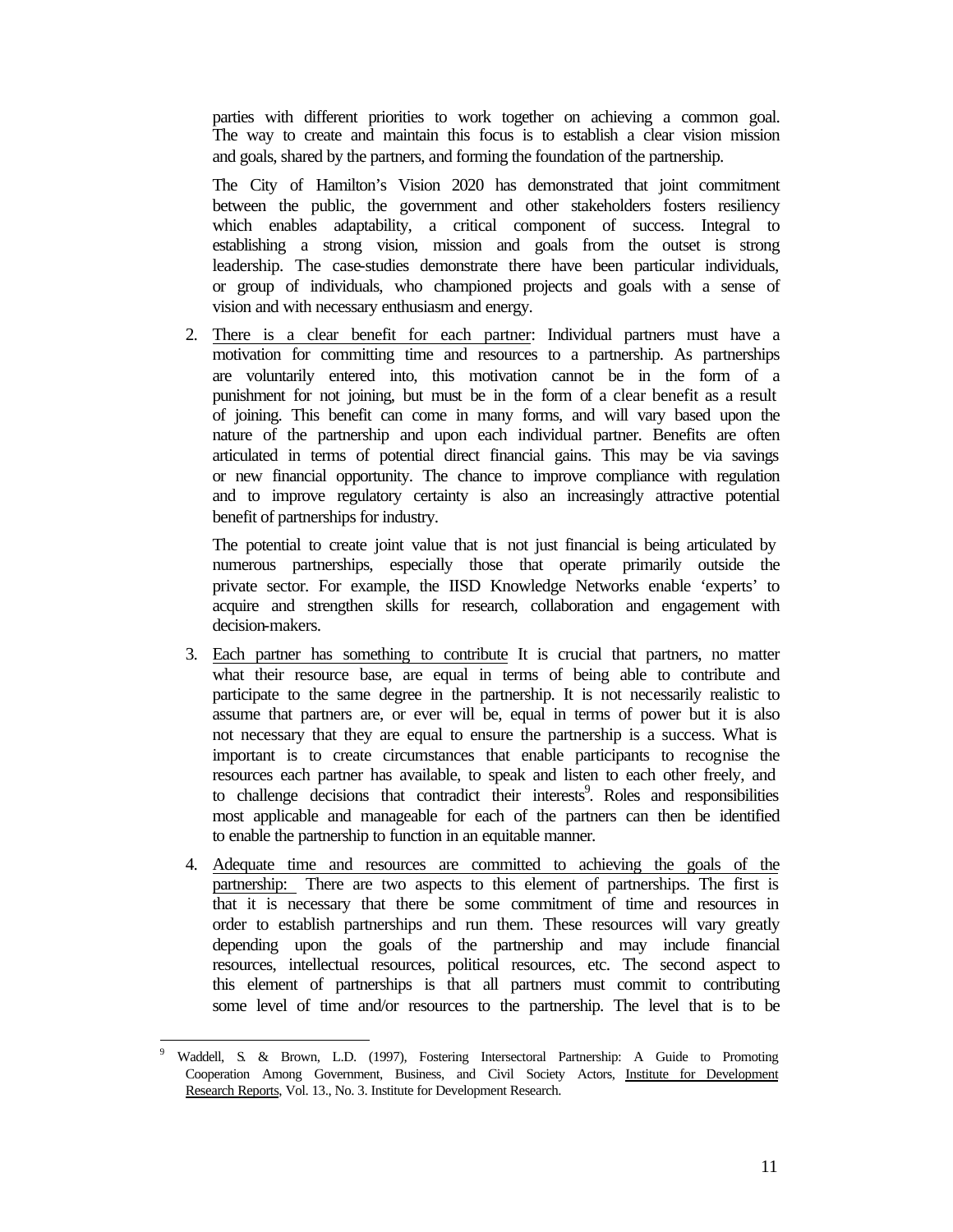contributed by each partner must be agreed upon in order to insure that the goals of the partnership are achieved and that all partners are satisfied with each other's performance.

The partnership between Fundacion Ambio and CIELAP serves as an illustration. The organizations have received secure funding, and have maintained a productive partnership while that funding has been available. They have agreed, through their agreements with each other and with CIDA, which organization would carry out the requirements of the partnership, and have been satisfied with each other's effort. However, the partnership's primary funder, CIDA, has decided to stop the funding of joint projects for the partnership and is encouraging CIELAP to use its expertise to help establish similarly successful projects with other developing countries. This means that precluding new funding sources, the organizations will be forced to abandon their productive relationship. This demonstrates that without maintaining a secure resource base, partnerships cannot have continuing success.

5. Focus is maintained on the goal of the partnership: Due to the diverse agendas of different partners involved in many partnerships, it is important to maintain a "laser beam" focus on the goal of the partnership. It is possible for partners to cause the partnership to become unproductive by focusing on the differences between the partners or on issues not involved in the partnerships. Thus, it is necessary for partnerships to maintain focus.

For example, the CARE partnership is made up of NGOs, some of which often work in opposition to the businesses that are a part of the partnership. Clearly, the overall interests and motivations of the partners are very different. As mentioned above, the strength of the partnership, and the reason that it is able to accomplish so much is that the partners come from such different interest bases, and thus give the partnership political legitimacy and power. This, however, is also one of the partnership's greatest challenges. The partners are adversaries on many issues, and this could come in the way of their working effectively together. However, through maintaining a focus upon their goal of changing policy in the arena of renewable energy, and ignoring other issues, they have enabled the partnership to function and to achieve success. If this focus were not maintained, the partnership would be unable to achieve so much, if any, success.

6. The partnership works within a positive management structure: It has been indicated from the outset that partnerships vary considerably in their organizational form. However, there are three aspects which successful partnerships seem to build into their management structure. Canada's casestudies are no exception. Firstly, operational and decision-making guidelines exist. For example, CASA has developed a decision-making procedure which is consensus-based and has a systematic structure with five key steps: identify concerns and opportunities; set priorities; secure resources; develop action plans; evaluate results.

Secondly, participatory decision-making is employed. Without having some say in decision-making, partners can feel disenfranchised, frustrated, or that their concerns are not being addressed. As a result of such feelings partners may choose to leave the partnership or to reduce their contribution. Once again, CASA illustrates a partnership that takes into account the need for participatory decision-making, by making all decisions by consensus. This means that all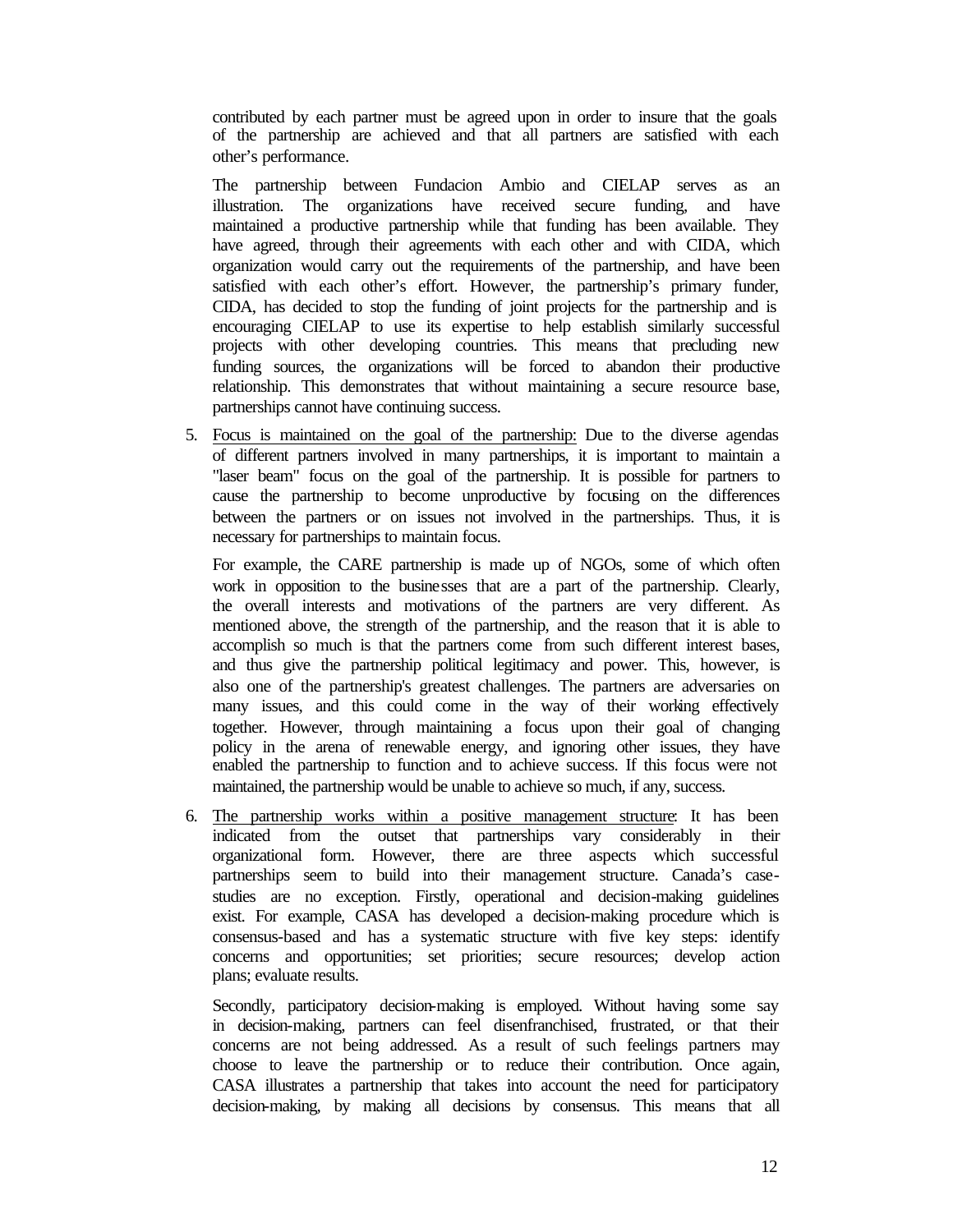partners have a say in the creation of the decision, and that the final decision takes in to account the concerns of all involved.

Thirdly, there is a system of management that promotes the function of the partnership to continuously improve. Such a system plans what action to undertake, undertakes the action, checks whether or not the action was successful, and changes future plans and behaviours based upon the evaluation of the action.

The City of Hamilton's indicator project to chart the progress in working toward Vision 2020 is an example of such a system. The original project was established in 1994 but there are now citizen-centred Indicator Task Forces which evaluate indicator results in specific theme areas, and design and implement an Action Plan to improve the trend within these theme areas. A published report then provides feedback to Council and Staff for municipal management decisions. This project attempts to strengthen the 'joint commitment' to Vision 2020 by empowering the public to monitor and evaluate the partnership process in place.

7. There is transparency, accountability and credibility in the function of the partnership: Effective internal and external communications strategies are required to insure that the activities of a partnership are transparent and accountable to both to the broader public and the partners themselves. The Pembina Institute, a partner in CASA and the CARE Coalition, emphasises the importance of openness within a partnership process itself: key decisions must be made at the table and there must be no 'backroom' deals. Secrecy among partners will only serve to undermine trust and willingness to collaboration and the partnership will break down as a result.

Transparency and accountability to stakeholders outside the partnership are also critical to a partnership's success. Canada's Commissioner of the Environment and Sustainable Development asserts that these characteristics need to be more carefully addressed, because not doing so will undermine the legitimacy and credibility of the partnership in the eyes of the general public<sup>10</sup>. It is not just the quantity of information provided about a partnership that is important, but also the quality. Communications must be consistent and co-ordinated with focused messages and targeted advocacy efforts. As a policy forum, the CARE Coalition especially has learnt that this form of effective communications strategy is critical to a partnership's success.

8. An appropriate system for evaluation has been established: In order to insure that partnerships are achieving what was intended it is important to have an appropriate system for evaluation. Such a system must have clear indicators of change by which to measure the success of the initiatives of the partnership. These indicators can be qualitative or quantitative, but must be measurable. When these indicators are met, they should not be looked at independently as success for the partnership, but should also be evaluated in terms of how they achieve the overall goals of the partnership.

For example, the city of Hamilton's Vision 2020 project has a mandate to make the city sustainable. It set out a number of indicators for what would constitute

<sup>&</sup>lt;sup>10</sup> The Commissioner of the Environment and Sustainable Development. See Conference proceedings, *op cit.*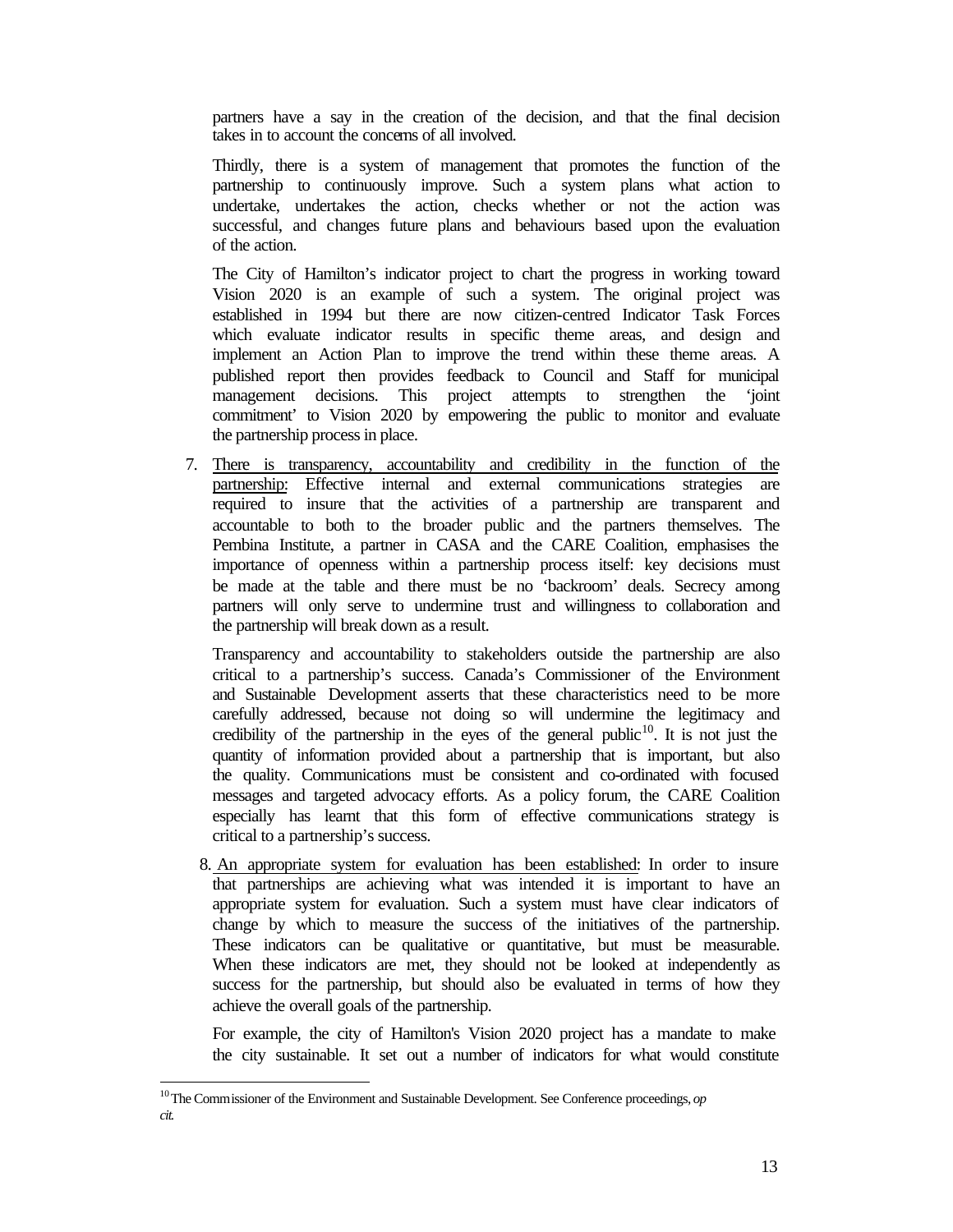sustainability in the city, and then set shorter-term objectives for achieving that sustainability. It then undertook projects, which had their own indicators of success, in order to achieve the short-term objectives and, eventually, the longterm goals. The projects were evaluated by measurable indicators in terms of their own success. They were also evaluated in terms of how they were achieving the short-term objectives and overall sustainability for the city. It was found by conducting the evaluations that some of the projects, while successful in achieving their own goals, did not help the partnership to achieve its long term goals of sustainability. Had the system for evaluation not had measurable goals, the partnership would not have had a clear idea of the success of its projects individually, nor of its program overall. Similarly, had individual projects not been evaluated in terms of their success in achieving the overall goals of the partnership, non-productive projects might have continued, consuming resources without achieving sustainable development.

#### **C. Key Challenges and Risks to Partnerships**

1. Establishing and Maintaining the Key Elements to Partnerships: There is a complex interplay between the eight elements discussed above. The absence or weakness of one element can prohibit the development or continuing presence of another element. Thus, the absence or weakness of any of the eight elements discussed above can cause partnerships to be ineffective and to fail. However, establishing and maintaining all of these elements is in no way an easy task. It requires awareness of what elements are essential to making the particular partnership work, as well as the presence of conditions which will foster the development of those essential elements. This creates a significant challenge to the development of partnerships.

To illustrate, if the members of the CARE partnership were unable to establish a clear vision of the mutual benefit that could result from their partnership, it would have been impossible to even begin to create the partnership. Given that they were able to do so, imagine that they failed to create a management system in which decisions were made involving participation by diverse members of the partnership. This would have potentially led to a decrease in trust, causing focus to be lost, and conflict to ensue, potentially resulting in a reduction of commitment of time or resources to the partnership, rendering the partnership much less effective.

2. Replication: Another challenge for partnerships is replicating their success in other settings, concerning different issues and with different organizations. While creating templates from successful partnerships, like those presented here, may possibly lead to some successes, it is very risky. Partnerships are very context specific. They depend upon many factors for success, including the partners themselves, and the individuals that lead or participate in partnerships. The structure and outcomes of all partnerships will be different based upon how different variables are manifest. Therefore, replicating the structure of one partnership might not produce successful results with different partners or in a different setting.

3. Regulatory Framework: Another challenge to developing partnerships is the regulatory framework within which they develop. This regulatory framework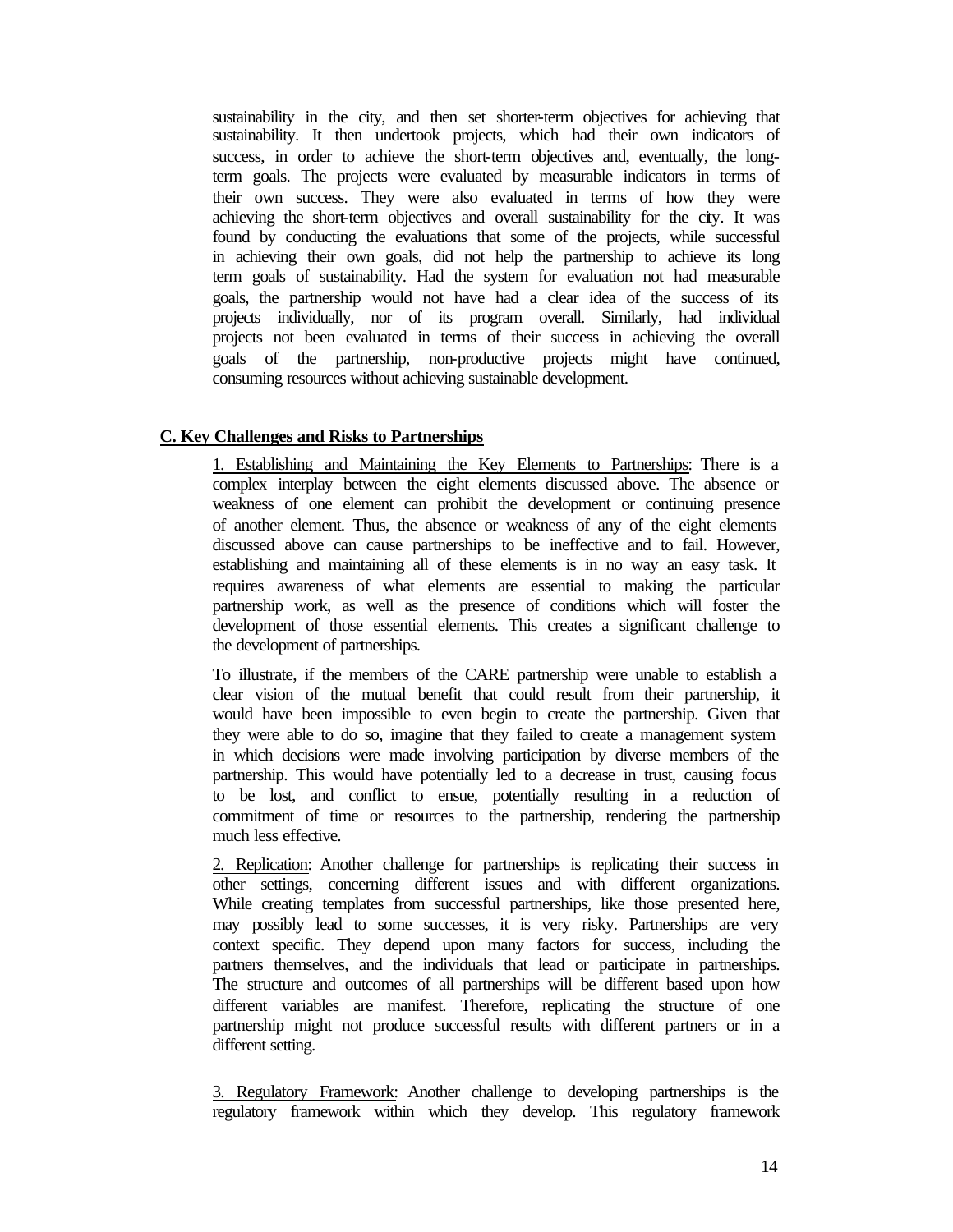includes local, regional, and national regulations as well as international agreements and laws. These regulatory frameworks can facilitate partnerships, as was illustrated by the CASA partnership, but they can also stand as impediments to partnerships. For example, trade agreements may prohibit the government from subsidizing a particular industry, that subsidy, however could provide a motivator and driver for a partnership. Canadian experience demonstrates that partnerships must be designed to supplement, not replace, regulation. There have been attempts to replace environmental regulation with partnerships between government and business. However, real progress towards sustainability rarely occurs in the absence of regulation. Rather, regulation acts as a spur to action.

4. Dependency: A risk involved in partnering is the development of dependency. Partnerships bring parties together to share resources, and eliminate need for repetition. As a result it is possible for members to become dependent upon the partnership or upon other partners, because they have reduced or eliminated their own resources, or ceased to develop necessary capacities within themselves.

#### **IV. LESSONS INTO ACTION: STAGES OF PARTNERING FOR SUSTAINABILITY**

Partnering is a process that evolves and progresses through a number of stages from creation, to operation, evaluation and finally termination, continuation and possible replication<sup>11</sup>. To ensure that the key elements for success and the potential challenges which a partnership can face are fully considered, it is important to identify the stage of the partnership process at which particular elements are criticaly important. To help facilitate this, Table 2 sets out the stages based on the Canadian experiences revealed at the *Partnering for Sustainability* Conference.

While this framework does cover many of the critical issues that must be considered, it is not intended to provide a comprehensive checklist for establishing a successful partnership. The Canadian case-studies have illustrated that there are common elements of success. However, they have also demonstrated that partnerships are diverse and how success (and its evaluation) is defined and ensured, must be considered in the context of a particular partnership.

<sup>&</sup>lt;sup>11</sup> These four stages of the partnership process are used by PWBLF/UNEP (1994)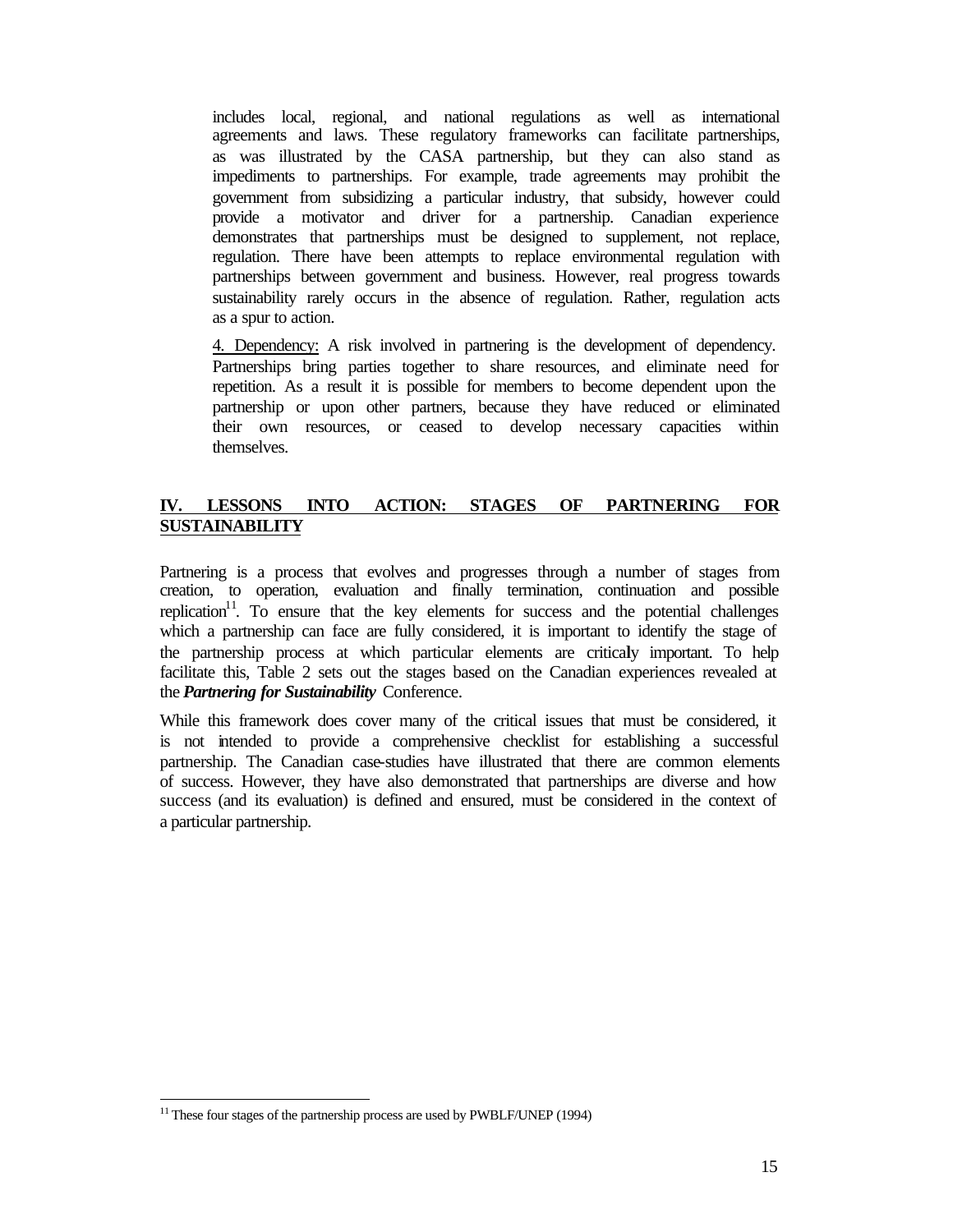|  | Table 2: Stages of Partnership: |
|--|---------------------------------|
|--|---------------------------------|

| <b>Stage</b>                                                                                                                         | Critical Elements and Challenges to Consider                                                                                                                                                                                                                                                                                                                                                                                           |
|--------------------------------------------------------------------------------------------------------------------------------------|----------------------------------------------------------------------------------------------------------------------------------------------------------------------------------------------------------------------------------------------------------------------------------------------------------------------------------------------------------------------------------------------------------------------------------------|
| A. Creation:<br>Adopt a 'laser-beam<br>approach'                                                                                     | Identify issue/problem/opportunity<br>Consider options to ascertain if the partnership<br>$\bullet$<br>approach is appropriate<br>Choose the right partners<br>Establish shared vision, mission, goals<br>$\bullet$<br>(common and individual)<br>Establish strategies for achieving common and<br>$\bullet$<br>mutual benefits. Recognising differences while<br>focusing on common interests must be central<br>to these strategies. |
| B. Operation:<br>Establish the process within<br>a framework of committed<br>time and resources, and<br>within a regulatory context. | Establish organisational structure and address<br>$\bullet$<br>power relationships within it<br>Formulate decision-making guidelines<br>$\bullet$<br>Establish conflict resolution techniques<br>Address time and resource commitments<br>$\bullet$<br>explicitly                                                                                                                                                                      |
| C. Evaluation:<br>Focus on partnership<br>process and product                                                                        | Develop a system to evaluate progress towards<br>$\bullet$<br>achieving the partnership's goals, both<br>common and individual<br>Evaluate the form and functioning of the<br>$\bullet$<br>partnership itself                                                                                                                                                                                                                          |
| D. Continuation,<br>Termination and Replication<br><b>Build on lessons learnt</b>                                                    | Evaluate the desire and/or need for continuing<br>$\bullet$<br>or terminating based on progress towards goals,<br>evaluation of the partnership's success in terms<br>of process and product, and the potential for the<br>partnership to evolve.<br>Replication must not be viewed as duplication:<br>identify differences between different contexts<br>and their implications for a partnership                                     |

#### **V. CONCLUSION**

Canada's partnership experience, as presented at the *Partnering for Sustainability* conference, provides evidence that partnering can be a vital tool for achieving sustainable development. The value of partnering is substantial, not only because it contributes towards sustainable development goals, but also because it can generate considerable mutual benefit for partners involved. The Canadian case-studies demonstrate that there are characteristics which are common to many successful partnerships.